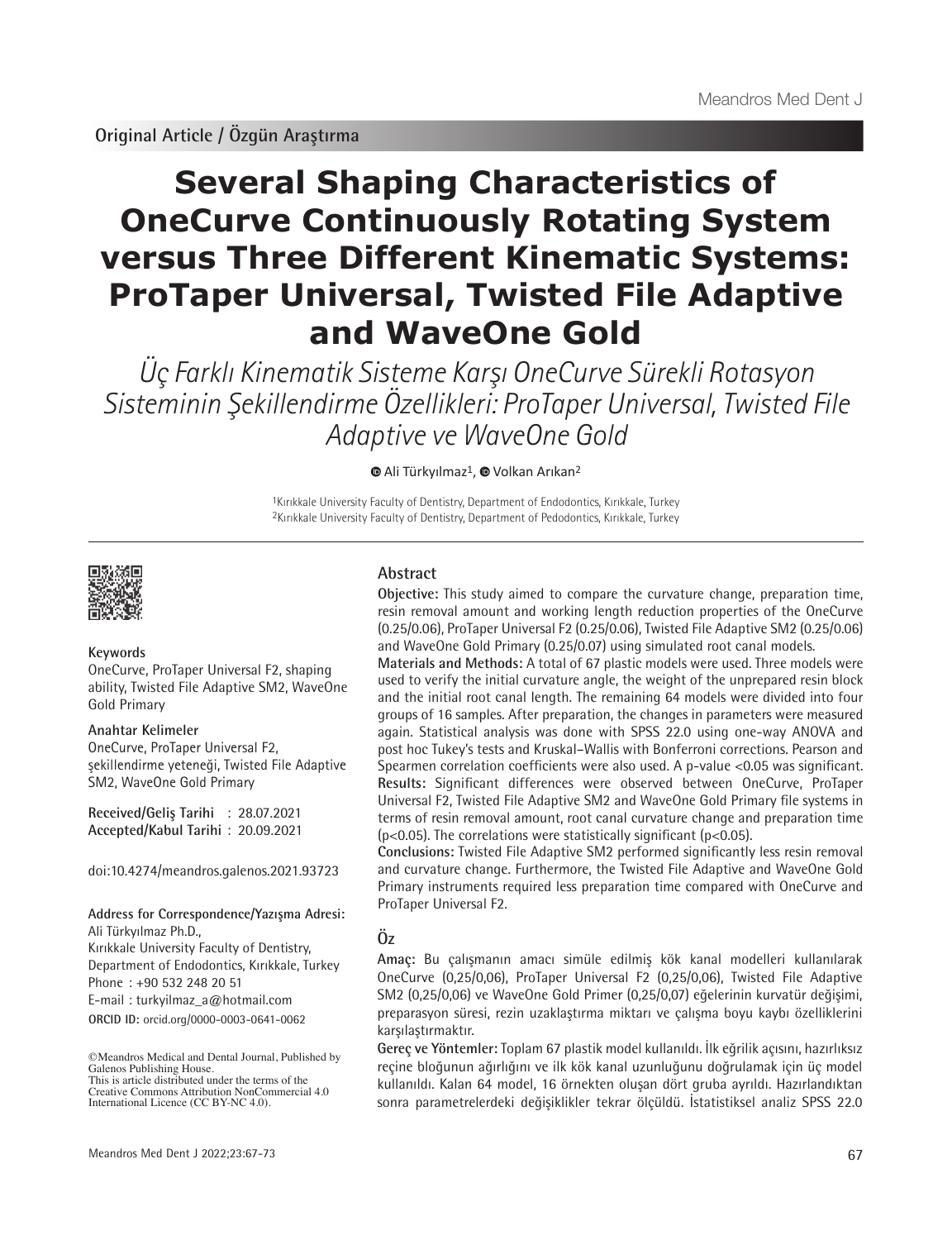ile tek yönlü ANOVA ve post hoc Tukey testleri ve Kruskal-Wallis ile Bonferroni düzeltmesi kullanılarak yapıldı. Ayrıca, Pearson ve Spearmen korelasyon katsayıları kullanıldı. P değeri <0,05 istatistiksel olarak anlamlı olarak kabul edildi.

**Bulgular:** Rezin uzaklaştırma miktarı, kök kanal eğiminde değişim ve preparasyon süresi açısından OneCurve, ProTaper Universal F2, Twisted File Adaptive SM2 ve WaveOne Gold Primary eğe sistemleri arasında önemli farklılıklar gözlendi (p<0,05). Korelasyonlar istatistiksel olarak anlamlıydı (p<0,05).

**Sonuç:** Twisted File Adaptive SM2 önemli ölçüde daha az miktarda rezin uzaklaştırdı ve eğim değişikliği gösterdi. Ayrıca, Twisted File Adaptive ve WaveOne Gold Primary enstrümanları, OneCurve ve ProTaper Universal F2 ile karşılaştırıldığında daha az preparasyon süresi gerektirdi.

## **Introduction**

The ideal preparation preserves the original anatomy of the root canal with the smallest possible apical diameter and the largest possible root canal orifice diameter. In this manner, the mechanical preparation of curved canals needs more attention since several complications may arise during the preparation of these canals, such as thinning of the root canal walls or straightening of curved canal paths. Thus, an adequate entrance and optimal preparation of the root canal at the coronal third should be maintained to avoid over-instrumentation and outright perforation (1).

In recent years, advances in rotary instruments made of nickel-titanium (NiTi) have improved the effectiveness of root canal treatment notably, especially in curved canals. Their properties of superelasticity, resistance and shape memory are the main advantages of their use (2). Another benefit of NiTi files is in reducing the preparation time for root canal instrumentation, and facilitation of debris removal (3). On the other hand, the curvature of the canal is a potential problem for cyclic fatigue failure due to cyclic stresses on instruments by bending (4), and NiTi instruments have a risk of fracture due to the different curvature shapes of root canals in clinical application.

The OneCurve (OC; MicroMega, Besancon, France) is a recently produced NiTi endodontic file with a patent-protected heat treatment, known as C-Wire alloy technology (5). It is a continuously rotating rotary file that preparing of the entire root canal length with a single instrument; it has a pre-bendable property and a shape memory. The OC file has a similar tip size and taper (0.25/0.06) to its predecessors [One Shape (MicroMega) and Two Shape (MicroMega)] but has a new shape design (5). A triangular cross-sectional instrument ProTaper Universal F2 (PTU; Dentsply Maillefer, Ballaigues, Switzerland) has a gradual

taper. The file system has registered metallurgy that enhance the resistance and flexibility to cyclic fatigue (6). The Twisted File Adaptive SM2 (TF Adaptive, Axis/ SybronEndo Orange, CA, USA) is a NiTi instrumentation system that combines the continuous rotation motion and reciprocating motion. The instrument works in continuous rotation if there is little or no stress loading on the instrument. WaveOne Gold (WOG) Primary reciprocal files are the advanced version of WaveOne (WO) files (Dentsply Sirona, Ballaigues, Switzerland), with metallurgical properties modified from M-Wire to Gold-Wire to improve the fracture resistance (7).

Currently, the information on the shaping ability of the OC is limited, and studies comparing OC shaping characteristics with different kinematics in curved canals are insufficient. This study aimed to compare the OC with three different kinematic rotary systems; the continuous rotating PTU, the adaptive motion TF Adaptive and the reciprocating WOG on four different shaping characteristic properties of files curvature change, working length (WL) reduction, resin removal amount and preparation time and to provide an analysis of the correlations between interrelated shaping properties.

#### **Materials and Methods**

Ethical approval was not required since no human or animal subjects were involved. The study was planned to be conducted with four groups and the sample calculation was performed considering an alpha-type error of 0.05, a beta power of 0.80 and with 0.40 as the effect size using G\* Power v.3.1 software (Heinrich Heine University, Dusseldorf, Germany). A minimum sample size of 16 for each group was determined.

Similar to previous studies (8-10), for standardization and simulation of the curved root canals of natural human teeth, plastic models (curved endo-training resin blocks; Dentsply Maillefer, Ballaigues, Switzerland) with an approximately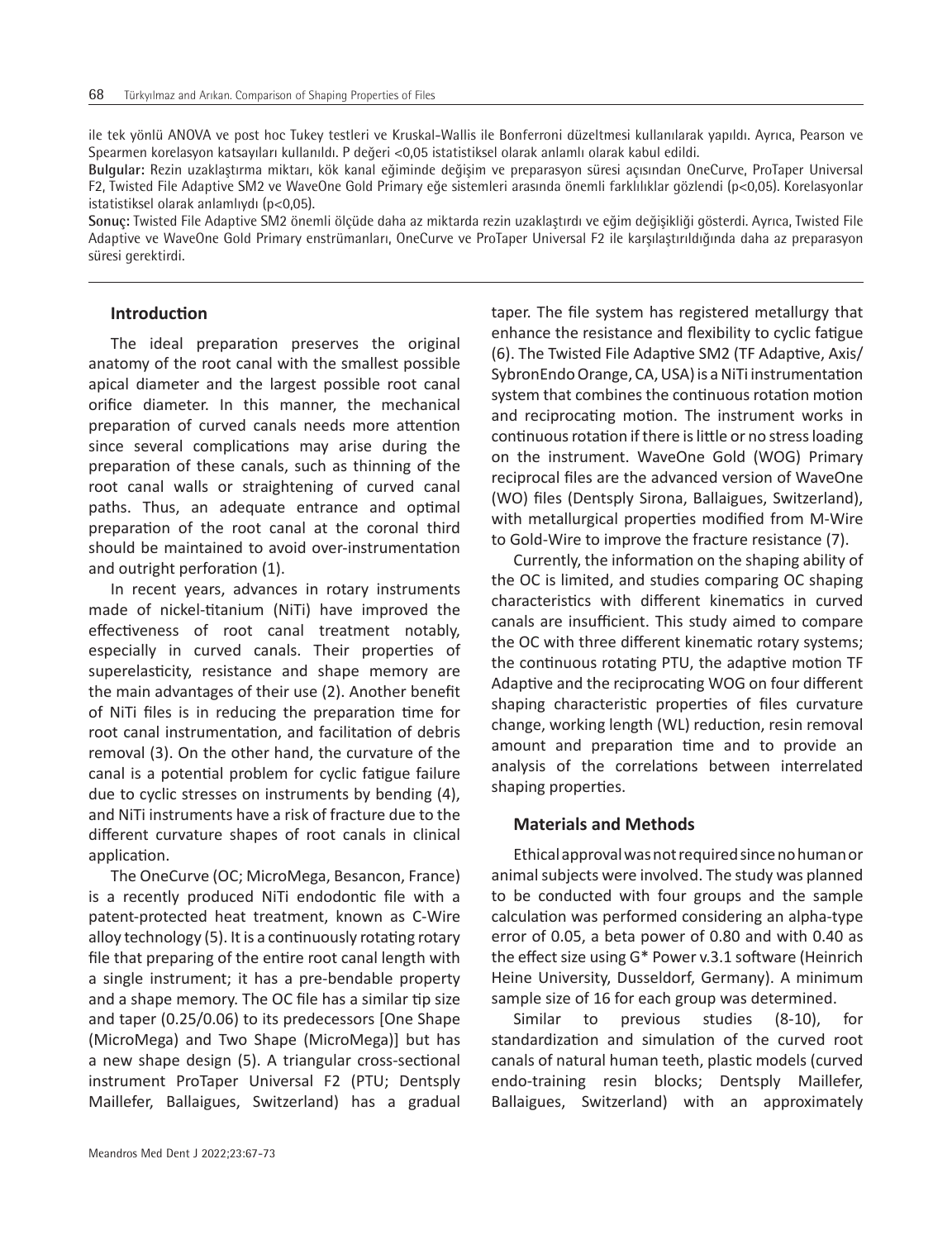mean curvature of 33°, ISO 15 apical enlargement, and 16-mm, 0.02 taper canal space were used. Four groups were formed each containing 16 samples. An electronic balance (Mettler Toledo, Switzerland) with an accuracy of 0.0001 g was used to weight the unprepared plastic models before instrumentation, and weights were recorded. An experienced endodontist (A.T.) performed all procedures. An ISO size 15 stainless steel K-file (Dentsply Maillefer, Ballaigues, Switzerland) was set when the tip of the file was visible at the edge of the canal at 2.5x magnification under a dental microscope (OPMIpico version 8.0, Carl Zeiss Meditac AG, Germany), and initial WL was obtained by subtracting 0.5 mm from the length. All canals were prepared according to this initial WL up to size 25 enlargement.

Group 1: OneCurve (0.25/0.06). The models were prepared with the X-Smart Plus endodontic motor at 300 rpm and 2.5 N.cm torque with continuous rotation. The One Flare (0.25/0.09) (Micro Mega), ISO K-file (0.10/0.02), One G (0.14/0.03), ISO K-file (0.15/0.02) and OneCurve files were used. The Glide Path One G (Micro Mega, France) (250-400 rpm max 1.2 N.cm torque) was used with 300 rpm and 1.0 N.cm torque.

Group 2: ProTaper Universal F2 (0.25/0.06). The models were prepared with the X Smart Plus (Dentsply, Switzerland) endodontic motor in the ProTaper Universal program with continuous rotating motion at 300 rpm and at various torque values in accordance with the files used. The SX, ISO 015 K-File, S1, S2, F1 and F2 files were used.

Group 3: Twisted File Adaptive SM2 (0.25/0.06). The models were prepared with the Elements Motor (SybronEndo, Glendora, CA, USA) in the TF Adaptive program with adaptive motion. The ISO K-file (0.08/0.02 and 0.15/0.02), SM1 (0.20/0.04) and SM2 files were used.

Group 4: WaveOne Gold Primary (0.25/0.07). The models were prepared with the X-Smart Plus endodontic motor in the WOG program with reciprocating motion including own rpm and N.cm values. The One G and a primary file were used.

The models were instrumented with TF Adaptive using an 8:1 reduction handpiece for TF Adaptive and a 6:1 reduction handpiece for the other files. All instruments were inserted with light pressure, and an in-and-out pecking motion not exceeding 3 mm was applied to engage the resin canal surfaces. After three pecks, resin canal was flushed with 2 mL distilled water. The instrument was cleaned regularly using a moist sponge to remove resin particles from the flutes. Following the use of each file, a 15 K-sized file was placed up to the WL to unclog debris blockage. The preparation was continued until the file reached the WL established previously. Each instrument was discarded after preparation of two resin canals. The WL was established again after instrumentation to the nearest 0.25 mm.

# **Evaluation of Canal Curvature and WL Change**

Pre- and post-instrumentation images were taken at 1.6x magnification (Carl Zeiss). As previously described by Schneider (11), a parallel line was drawn to the axis of the canal on the digital photo images. Another line was scribed from the apical foramen to the previous line at the point that the simulated root canal began to leave the long axis of the tooth. The angle created by two lines was accepted as a curvature parameter. The same procedure was done for the postoperative images. The change in curvature was measured by subtracting the postoperative angle from the pre-operative one.

The initial WL was verified with an ISO 15 K-file (Dentsply Maillefer, Ballaigues, Switzerland) until the file was just visible at the apical edge of the resin canal at 2.5x magnification under a dental microscope (Carl Zeiss Meditac AG, Germany), and 0.5 mm was subtracted to determine the WL. After instrumentation was completed, the WL was measured with a similar method and the difference between the initial and last value was recorded as the change in WL.

# **Evaluation of Resin Removal and Preparation Time**

The removal amount of resin was determined by subtracting the weight of the prepared model from the weight of the unprepared model. The time elapsed during preparation including the operation period, instrument changes and irrigation application was recorded using a chronometer.

# **Statistical Analysis**

All parameters were analyzed with SPSS 22.0 software (IBM, Armonk, NY). Normality was verified by using the Shapiro-Wilks test. The one-way analysis of variance and post hoc Tukey's tests were used for curvature change and WL change as there were normally distributed data. The resin amount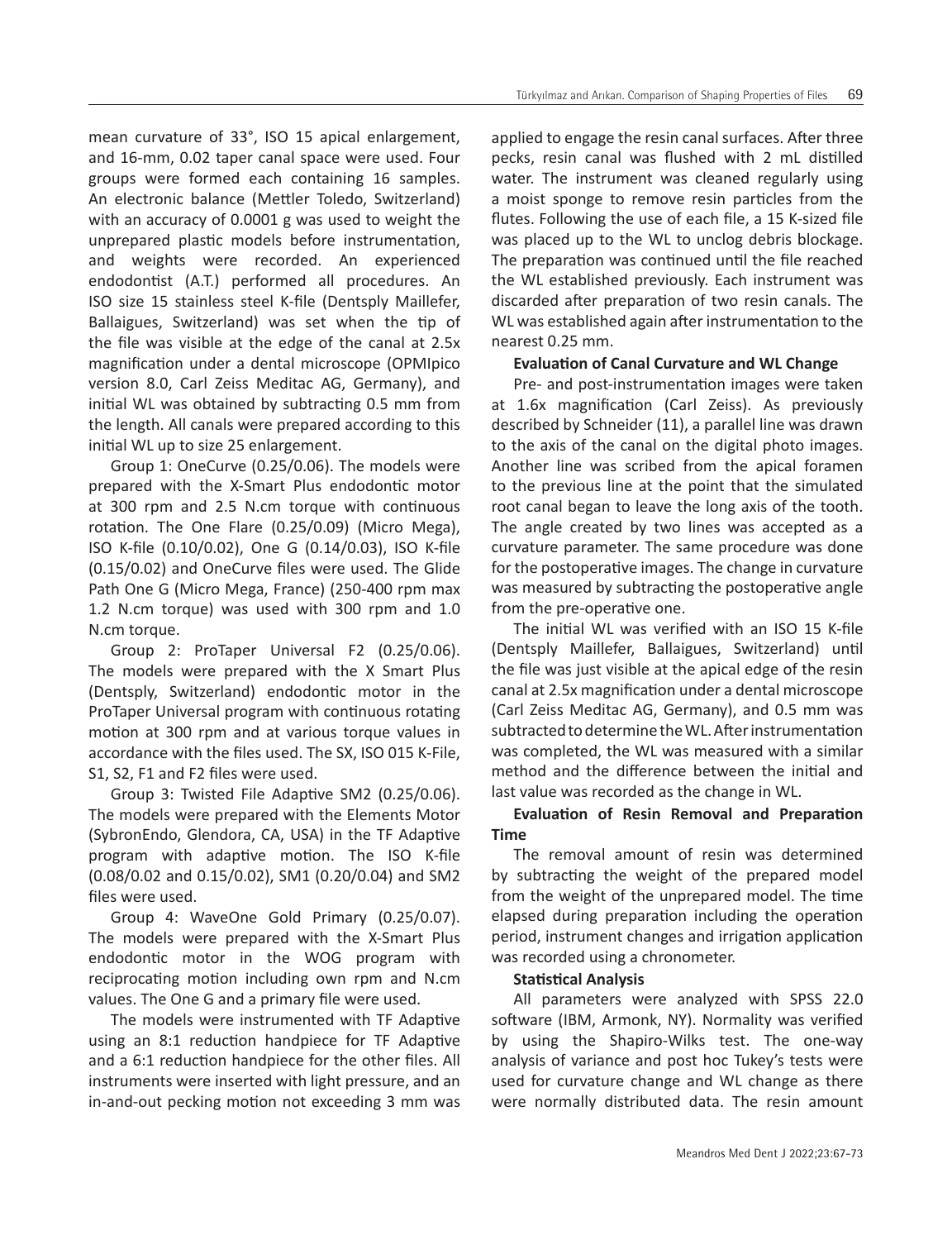and preparation time data were not distributed normally, so the Kruskal-Wallis test with Bonferroni correction was used for these comparisons. P<0.05 was considered significant. In correlation analyses, Spearman's t-test (for non-parametric variables) was used for the association between resin removal amount and preparation time, and Pearson's t-test (for parametric variables) was used for the association between WL reduction and curvature change.

## **Results**

Comparative investigation of the shaping ability properties of the files is presented in Table 1. The mean change of canal curvature presents a significant difference between the four groups (p=0.004). The PTU demonstrated a significantly curvature reduction when compared with the TF Adaptive and WOG. Preparation of the canals resulted in a mean loss in WL for all file systems, but statistically significant differences were not found in WL reduction between file systems (p=0.295).

A significant difference was found in the resin removal amount between the files (p=0.012). The TF Adaptive removed significantly less resin from the canals when compared to the PTU and WOG. There was a significant difference between groups in preparation time (p<0.001). The shortest mean preparation time was recorded with the WOG. The post-hoc test showed that the WOG file carried out preparation significantly faster than the OC or PTU.

A significant correlation between the shaping properties was found. The Pearson correlation coefficient (rs) between curvature change and WL change was equal to 0.381 (between 0.3 and 0.7) (p=0.003), showing a positive moderate correlation

between these two variables. The Spearman correlation coefficient (rs) between resin removal and preparation time was equal to 0.390 (between 0.3 and 0.7) (p=0.002), showing a positive moderate correlation between these two variables.

## **Discussion**

The NiTi alloys were developed with thermal treatment technology, namely, M-wire (Dentsply Tulsa Dental Specialities, Tulsa, OK), controlled memory wire (CM wire, DS Dental, Johnson City, TN) or R-phase wire (SybronEndo, Orange, CA). Thermomechanical processing is an optimized technique to control the transformation and microstructure properties of NiTi alloys for enhanced mechanical properties (12). The OC is a single-file system that uses rotating motion, manufactured with C-wire thermo-mechanical technology. The file has a variable-cross-section design. The manufacturer claims that the instrument is developed to maintain effective preparation while protecting original root canal anatomy (13).

Meanwhile, the PTU is a much researched NiTi file system that uses M-wire thermo-mechanical properties. In TF Adaptive technology, R-phase heat treatment, forming of the mental core and designing of the special surface increase the strength, fatigue resistance and flexibility of the file (14). The WOG is a single-file system with similar kinematics to the WO, though the metallurgic property is changed to Goldwire, which provides greater fracture resistance to the file and increases its flexibility when compared with NiTi and the M-wire alloy (15). The WOG size 25 with a 0.07 taper is suggested by the manufacturer to come at the ideal size for most root canals (16). The

| Table 1. Differences in the degree of canal curvature change (°), WL reduction (mm), resin removal amount (mg) and<br>preparation time (s) with OneCurve, Protaper Universal F2, Twisted File Adaptive SM2 and WaveOne Gold Primary |                                |                              |                           |                    |                             |                    |
|-------------------------------------------------------------------------------------------------------------------------------------------------------------------------------------------------------------------------------------|--------------------------------|------------------------------|---------------------------|--------------------|-----------------------------|--------------------|
|                                                                                                                                                                                                                                     | <b>Curvature</b><br>change (°) | WL change (mm)               | Resin removal amount (mg) |                    | <b>Preparation time (s)</b> |                    |
| File type                                                                                                                                                                                                                           | Mean ± SD                      | Mean ± SD                    | Min-max                   | <b>Mean rank</b>   | Min-max                     | Mean rank          |
| OneCurve                                                                                                                                                                                                                            | $6.75 \pm 2.75^{a,b}$          | $0.28 \pm 0.19$ <sup>a</sup> | 2.40-4.60                 | $32.97^{a,b}$      | 191-345                     | $35.13^{a,b}$      |
| <b>ProTaper Universal</b>                                                                                                                                                                                                           | $8.06 \pm 3.11$ <sup>a</sup>   | $0.35 \pm 0.16$ <sup>a</sup> | 1.20-9.80                 | 34.87 <sup>b</sup> | 248-567                     | $51.60^{\circ}$    |
| TF Adaptive                                                                                                                                                                                                                         | $4.83 \pm 201$ <sup>b</sup>    | $0.23 \pm 0.15$ <sup>a</sup> | $0.90 - 4.10$             | $17.90^{\circ}$    | 122-233                     | $19.60^{b,c}$      |
| WaveOne Gold                                                                                                                                                                                                                        | $5.11 \pm 2.44$ <sup>b</sup>   | $0.25 \pm 0.21$ <sup>a</sup> | 2.70-9.70                 | 37.07 <sup>b</sup> | 106-231                     | 15.67 <sup>c</sup> |
| p-value                                                                                                                                                                                                                             | $p=0.004$                      | $p=0.295$                    |                           | $p=0.012$          |                             | p<0.001            |
| If the each column the values followed by the same superscript letter do not differ (p<0.05), TF: Twisted file, Min-max: Minimum-maximum, WL: Working length                                                                        |                                |                              |                           |                    |                             |                    |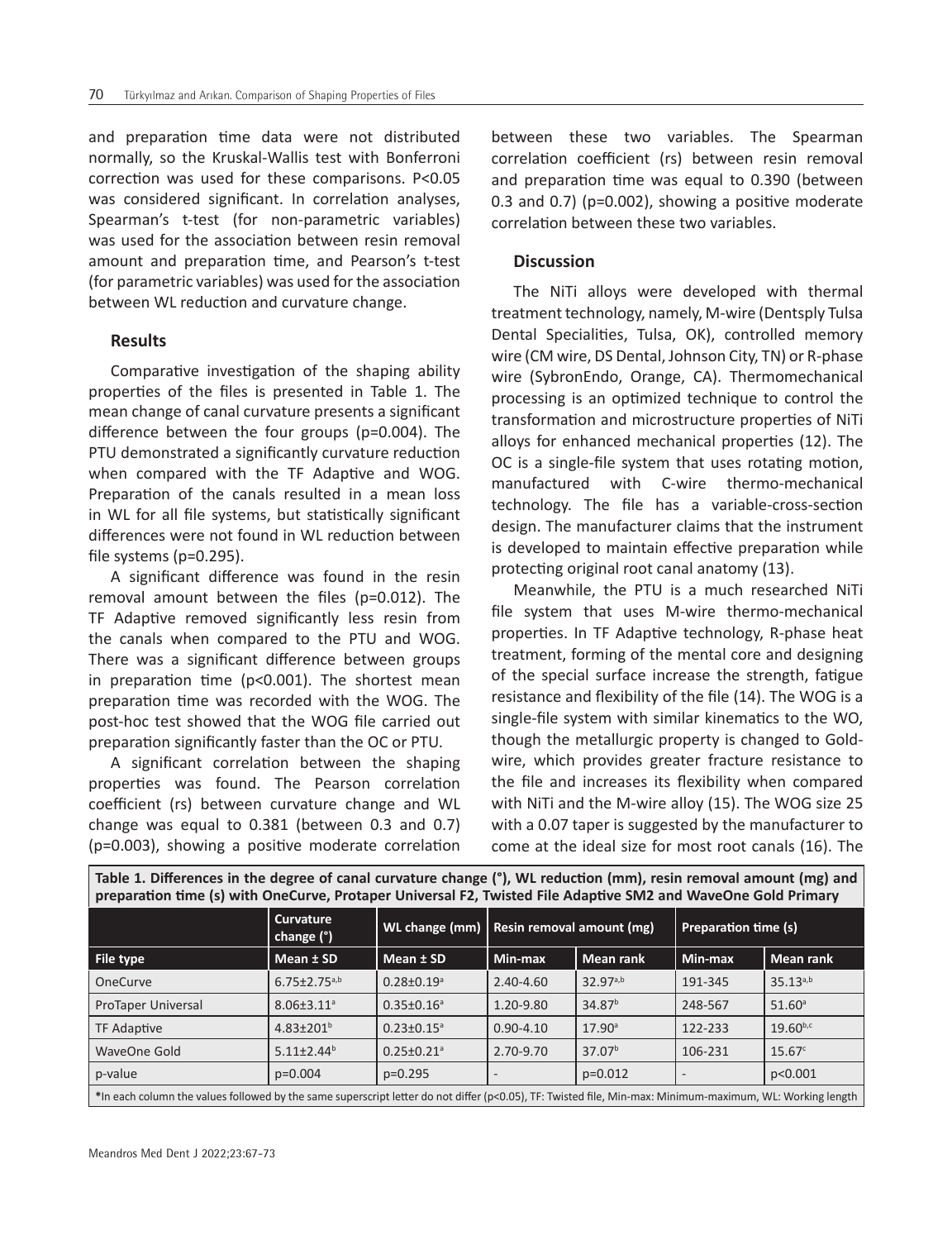cross-section of the file is designed with two cutting edges on an off-centered parallelogram.

The continuous rotating motion was the first kinematic movement used in endodontic motors. This technique aimed to decrease the preparation time and cost and increase the shaping quality and safety (3). Another rotation technique is adaptive motion, which works with its own motor (Elements Motor, Sybron Endo) including a special mode that combines of continuous and reciprocating rotation.

The present study investigated the shaping ability of four NiTi instruments working with three different kinematic motions in simulated moderate curvature canals. The four main findings obtained from four shaping ability features were that: (i) less flexible instruments caused more canal straightening even if the instruments compared have similar tapers; (ii) similar to previous reports (9,17,18), WL reduction occurred with all instruments regardless of the taper, flexibility or alloy technology; (iii) although the files used in the study have similar taper angles, the equilateral triangular cross-sectioned (two sharp cutting edges) TF Adaptive removed less resin than the One Curve (S-shaped near the shaft and triangular-shaped at the tip), ProTaper (convex triangular cross-section) or WOG (parallelogram-shaped cross-section); (iv) using a single-file system with reciprocating motion resulted in faster preparation than the others.

Reduction in WL in curved canals is one of the main concerns for the preparation of the curved root canals has been emphasized by numerous studies (19,20). This unpredictable change may lead to overpreparation and overfilling, which may result in foreign-body reaction, delayed periapical healing (9) or postoperative pain (21). In the present study, root canal curvature and root canal length were correlated with WL reduction. The straightening of a severe curvature influenced WL modification. On the contrary, it has been reported that straight canals do not cause a significant WL decrease after instrumentation (22). Essentially, minimal reduction in WL for canals with curvatures is predictable since NiTi file systems prepare root canals with the crown-down method, and in curved canals, the preparation of the coronal section of the canal facilitates the placement of the file in the apical section by straightening the curvature at the coronal part. A study described a mean WL reduction of 0.22 mm after canal preparation with

NiTi files (23). Similar to this result, the present study found the average reduction in WL to be 0.28±0.18 mm in curved canals regardless of the file type. Also, the positive correlation between WL change and canal curvature corroborates the results of previous studies (19,20). In line with the present study, it was previously reported that different kinematic and metallurgic properties could not protect the original anatomy of root canals and caused a modification in WL (9,18,20). Although the WOG has a more tapered structure (0.07) than the other files, it caused a similar curvature change when compared to the TF Adaptive and OC instruments. Its flexibility may have contributed to the control of curvature change.

The preparation time is calculated by measuring the total preparation time, which includes active instrumentation, instrument changes and irrigation application (24), or the active instrumentation time only (18). In this study, to obtain more realistic results that could reflect clinical conditions, using a chronometer, the total duration of preparation was recorded.

The findings revealed that the use of WOG instruments showed a significantly faster preparation than the use of PTU or OC instruments, but that difference was not statistically significant against the TF Adaptive. The shortest mean preparation time was recorded for the WOG against the other files used. The WOG is a single-file system that works in a reciprocating motion. The files that run with a continuous rotating motion use a series of files, while reciprocating system have only one main file used to enlarge the root canal generally. This presents an advantage in terms of preparation time for practitioners. When acrylic blocks were used, the weight of the removed acrylic resin gives a measurement with which to understand the enlargement capacity of the file. In the present study, TF Adaptive caused less significant resin removal when compared to the PTU or WOG. Different parameters mentioned above could be effective in this complex interrelationship, warranting further investigation. The positive correlation between resin removal and preparation time reveals that the systems with shorter preparation times cause greater dentin removal from the canals. This is presumably the result of more aggressive preparation. While a shorter preparation time is an important feature of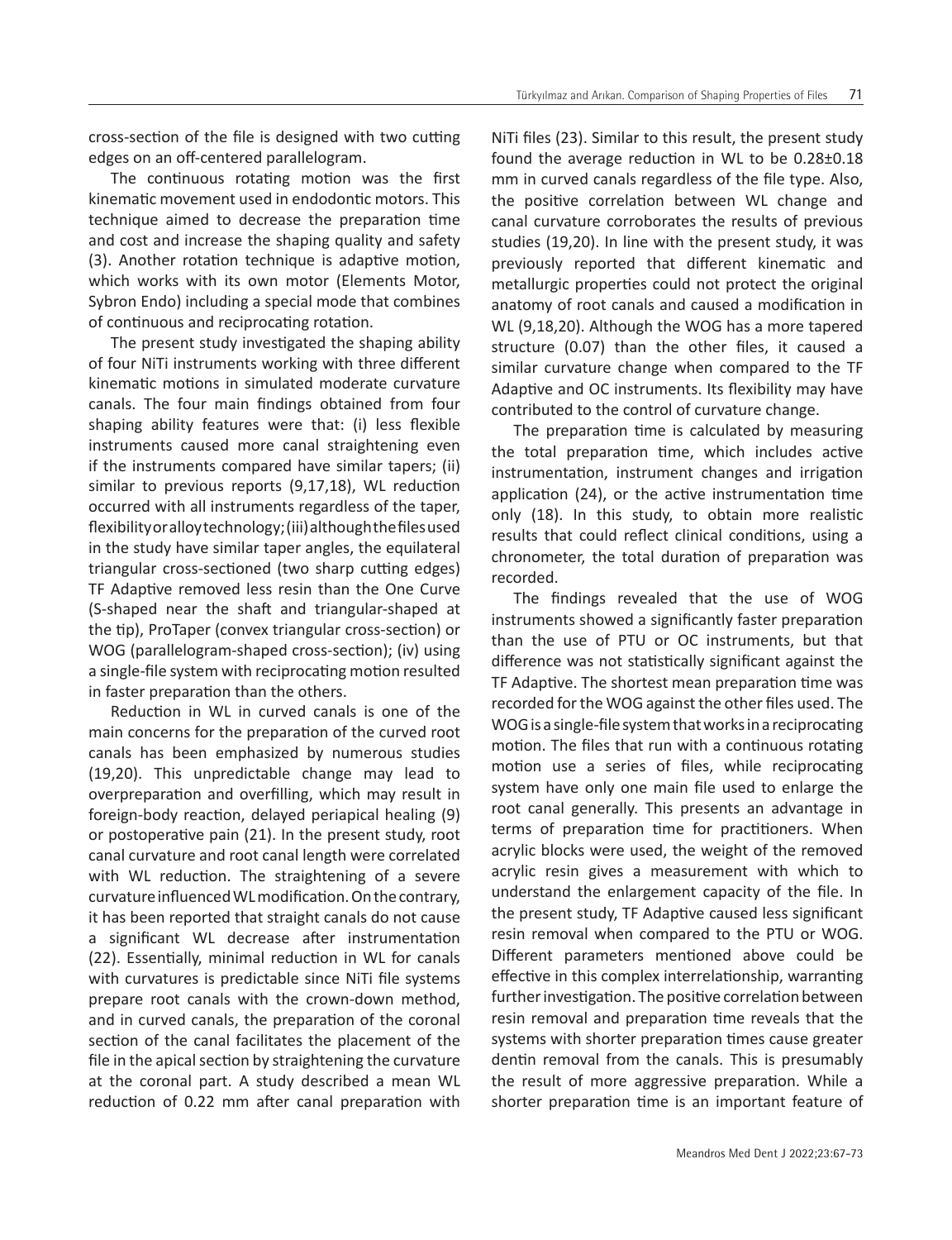rotary systems, a balance between a quick and safe preparation would be more desirable for clinicians.

In the present study, the taper angles of the files in different groups were not standardized, which can be considered as one of the limitations of the study, as this may have prevented higher correlation values from being obtained. Another limitation is the resin blocks used. These blocks provide a standard condition that cannot perfectly mimic the anatomic irregularities and variabilities in root canal systems, thus; the results may not definitively reflect *in vivo*  conditions (3).

# **Conclusion**

Considering the experimental conditions of the present study, OC did not show a superior shaping performance versus the other files used. To obtain more specific information about the shaping ability of the OC, further examinations comparing with different-generation instruments on simulated canals and/or extracted teeth are needed.

### **Ethics**

**Ethics Committee Approval:** Ethical approval was not required since no human or animal subjects were involved.

**Informed Consent:** Informed consent was not required since no human subjects were involved.

**Peer-review:** Externally peer-reviewed.

## **Authorship Contributions**

Surgical and Medical Practices: A.T., Concept: A.T., V.A., Design: V.A., Data Collection or Processing: A.T., Analysis or Interpretation: A.T., Literature Search: A.T., V.A., Writing: A.T., V.A.

**Conflict of Interest:** No conflict of interest was declared by the authors.

**Financial Disclosure:** The authors declared that this study received no financial support.

## **References**

- 1. Ruddle CJ. Nickel-titanium rotary instruments: current concepts for preparing the root canal system. Aust Endod J 2003; 29: 87- 98.
- 2. Arens FC, Hoen MM, Steiman HR, Dietz GC Jr. Evaluation of single-use rotary nickel-titanium instruments. J Endod 2003; 29: 664-6.
- 3. Ahn SY, Kim HC, Kim E. Kinematic Effects of Nickel-Titanium Instruments with Reciprocating or Continuous Rotation Motion: A Systematic Review of In Vitro Studies. J Endod 2016; 42: 1009-17.
- 4. Peters OA. Current challenges and concepts in the preparation of root canal systems: a review. J Endod 2004; 30: 559-67.
- 5. Serafin M, De Biasi M, Franco V, Angerame D. In vitro comparison of cyclic fatigue resistance of two rotary single-file endodontic systems: OneCurve versus OneShape. Odontology 2019; 107: 196-201.
- 6. Arias A, Singh R, Peters OA. Torque and force induced by ProTaper universal and ProTaper next during shaping of large and small root canals in extracted teeth. J Endod 2014; 40: 973- 6.
- 7. Özyürek T. Cyclic Fatigue Resistance of Reciproc, WaveOne, and WaveOne Gold Nickel-Titanium Instruments. J Endod 2016; 42: 1536-9.
- 8. Liu Y, Qiu N, Xue M, Wang C, Yu X. Comparison of Shaping Ability of Five Nickel-Titanium Rotary Instruments in Simulated Curved Canals. Journal of Dental and Oral Health 2017; 3: 1-5.
- 9. Tien M, Tjoa H, Zhou M, Abbott PV. Comparative Study of Four Endodontic File Systems to Assess Changes in Working Length during Root Canal Instrumentation and the Effect of Canal Curvature on Working Length Change. J Endod 2020; 46: 110-5.
- 10. Donnermeyer D, Viedenz A, Schäfer E, Bürklein S. Impact of new cross-sectional designs on the shaping ability of rotary NiTi instruments in S-shaped canals. Odontology 2020; 108: 174-9.
- 11. Schneider SW. A comparison of canal preparations in straight and curved root canals. Oral Surg Oral Med Oral Pathol 1971; 32: 271-5.
- 12. Hieawy A, Haapasalo M, Zhou H, Wang ZJ, Shen Y. Phase Transformation Behavior and Resistance to Bending and Cyclic Fatigue of ProTaper Gold and ProTaper Universal Instruments. J Endod 2015; 41: 1134-8.
- 13. Micro-Mega. The One Curve Brochure. Available at: https:// micro-mega.com/wp-content/uploads/2020/11/60301900-A\_ Flyer-One-Curve-Portfolio-EN\_web.pdf. Accessed March 10, 2021.
- 14. Gambarini G, Gergi R, Naaman A, Osta N, Al Sudani D. Cyclic fatigue analysis of twisted file rotary NiTi instruments used in reciprocating motion. Int Endod J 2012; 45: 802-6.
- 15. Gündoğar M, Özyürek T. Cyclic Fatigue Resistance of OneShape, HyFlex EDM, WaveOne Gold, and Reciproc Blue Nickel-titanium Instruments. J Endod 2017; 43: 1192-6.
- 16. WaveOne Gold brochure. Available at: https://www.dentsply. com/content/dam/ dentsply/pim/manufacturer/Endodontics/ Obturation/Gutta Percha Points/WaveOne Gold Gutta Percha Points/W1G Brochure EN.pdf. Accessed March 10, 2021.
- 17. Caldwell JL. Change in working length following instrumentation of molar canals. Oral Surg Oral Med Oral Pathol 1976; 41: 114-8.
- 18. Vahid A, Roohi N, Zayeri F. A comparative study of four rotary NiTi instruments in preserving canal curvature, preparation time and change of working length. Aust Endod J 2009; 35: 93-7.
- 19. Khurana P, Nainan MT, Sodhi KK, Padda BK. Change of working length in curved molar root canals after preparation with different rotary nickel-titanium instruments. J Conserv Dent 2011; 14: 264-8.